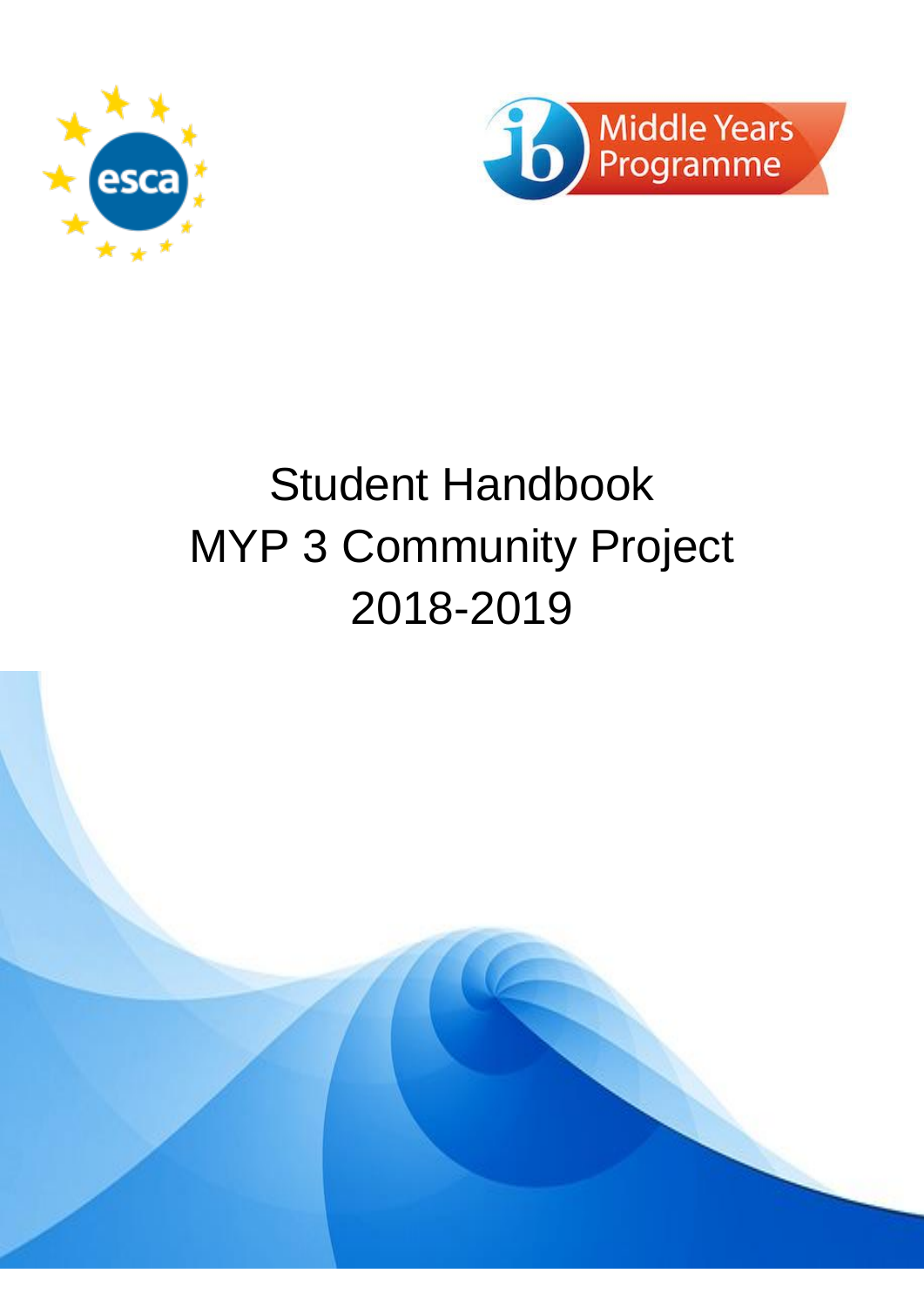## **Welcome!**

The MYP Community Project is an important part of the third year of the Middle Years Programme at BIS. This Handbook will help you to start the Community Project, guide you through it, and give you tips on how to complete it on time. The information contained in this Handbook is based on *MYP Project Guide*, 2014.

The Community Project focuses on serving the community in which you live and gives you an opportunity to develop an awareness of the community's needs and address them through service learning.

At BIS, the Community Project should be completed in groups of 2 or 3 students. Each group will have a supervisor, who will be a teacher at the school. Your choice of topic must be discussed with and approved by your supervisor. You should meet your supervisor 3 times over the course of your project and make sure they sign the relevant documents for each compulsory meeting. You will keep these documents in your Process Journal. Remember that it is your responsibility, not your supervisor's, to meet all the deadlines you have been set.

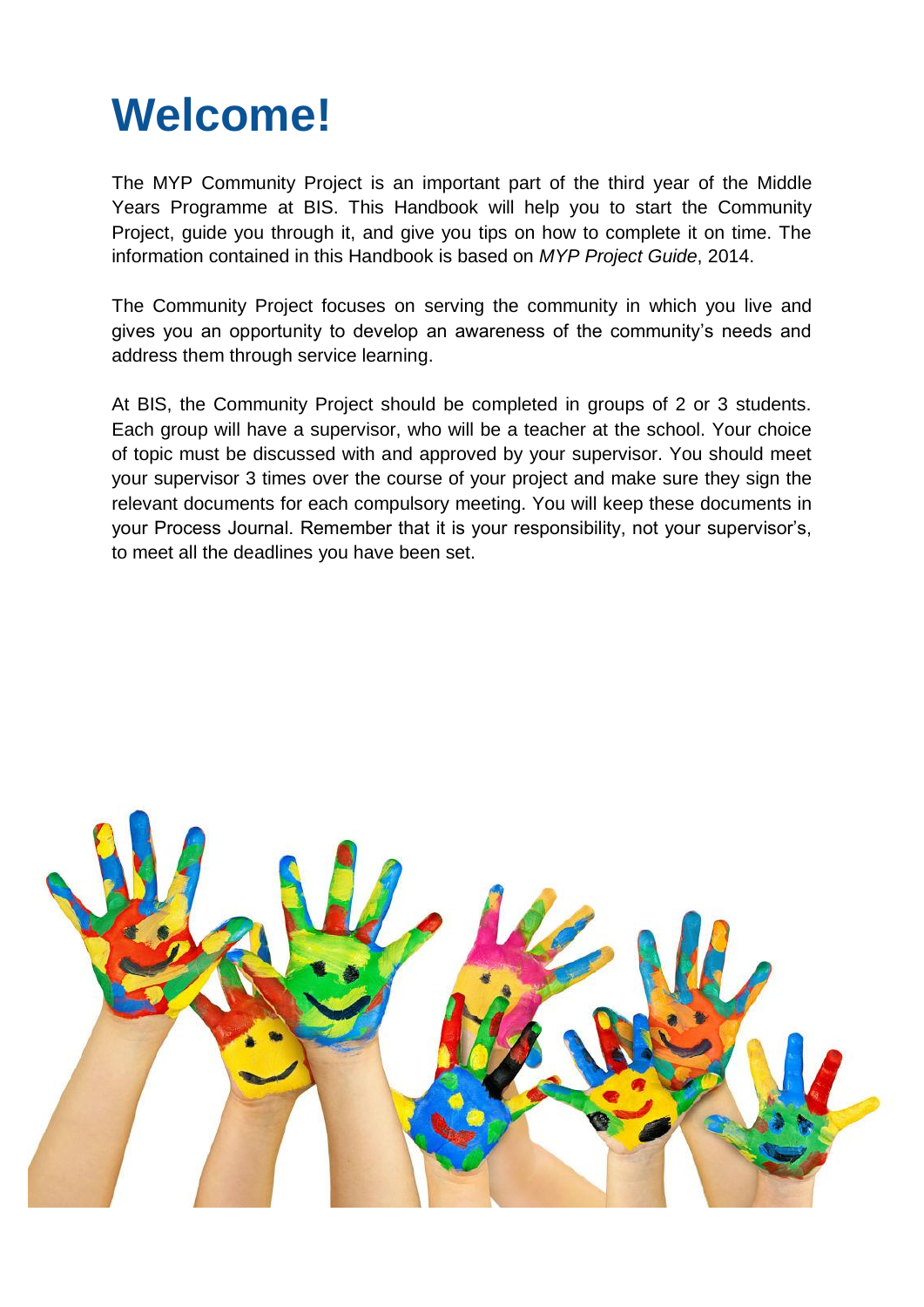# **Requirements**

- ★ You are expected to spend at least 15 hours on your Community Project.
- $\star$  It must be completed in groups of 2-3 students.
- ★ The Community Project does not form a part of the curriculum for any subject group, although a specific subject may support the completion of the project.
- ★ The Community Project is assessed by supervisors in the school according to the criteria published in *MYP Projects Guide.*

| Your Community Project should:                                                                                                                                                                                                                                                                                                                                                                                                                                                       | Your Community Project must not:                                                                                                                                                                                      |
|--------------------------------------------------------------------------------------------------------------------------------------------------------------------------------------------------------------------------------------------------------------------------------------------------------------------------------------------------------------------------------------------------------------------------------------------------------------------------------------|-----------------------------------------------------------------------------------------------------------------------------------------------------------------------------------------------------------------------|
| • Deal with a topic or area in which you are<br>interested and to which you are committed.<br>. Reflect your dedication towards helping the<br>community.<br>• Allow you to express a truly personal<br>message.<br>• Challenge your knowledge and skills in an<br>appropriate way.<br>• Be the result of your initiative, creativity and<br>ability to organize and plan.<br>• Be focused on one Global Context.<br>• Have a clear and achievable goal.<br>• Be entirely your work. | • Be a part of any assessed coursework<br>or classwork.<br>• Form part of the curriculum of any your<br>subject.<br>• Take over your whole personal and<br>social life, nor should it interfere with<br>your studies. |

### **The Process Journal**

When working on your Community Project, you should document the process in a Process Journal. In this way, you will demonstrate the development of your project and your academic honesty.

Your Process Journal can be written, visual, audio or a combination of these. There is no specific format for a Process Journal - it is up to you to develop your own format and design. Your Process Journal is personal to you, even though you will be working with others in carrying out your project.

In your Process Journal you should record your initial thoughts about the project, developments and brainstorming, interactions with sources, your research, your exploration of ideas and solutions, your reflections as the project develops and an evaluation of the work you have completed.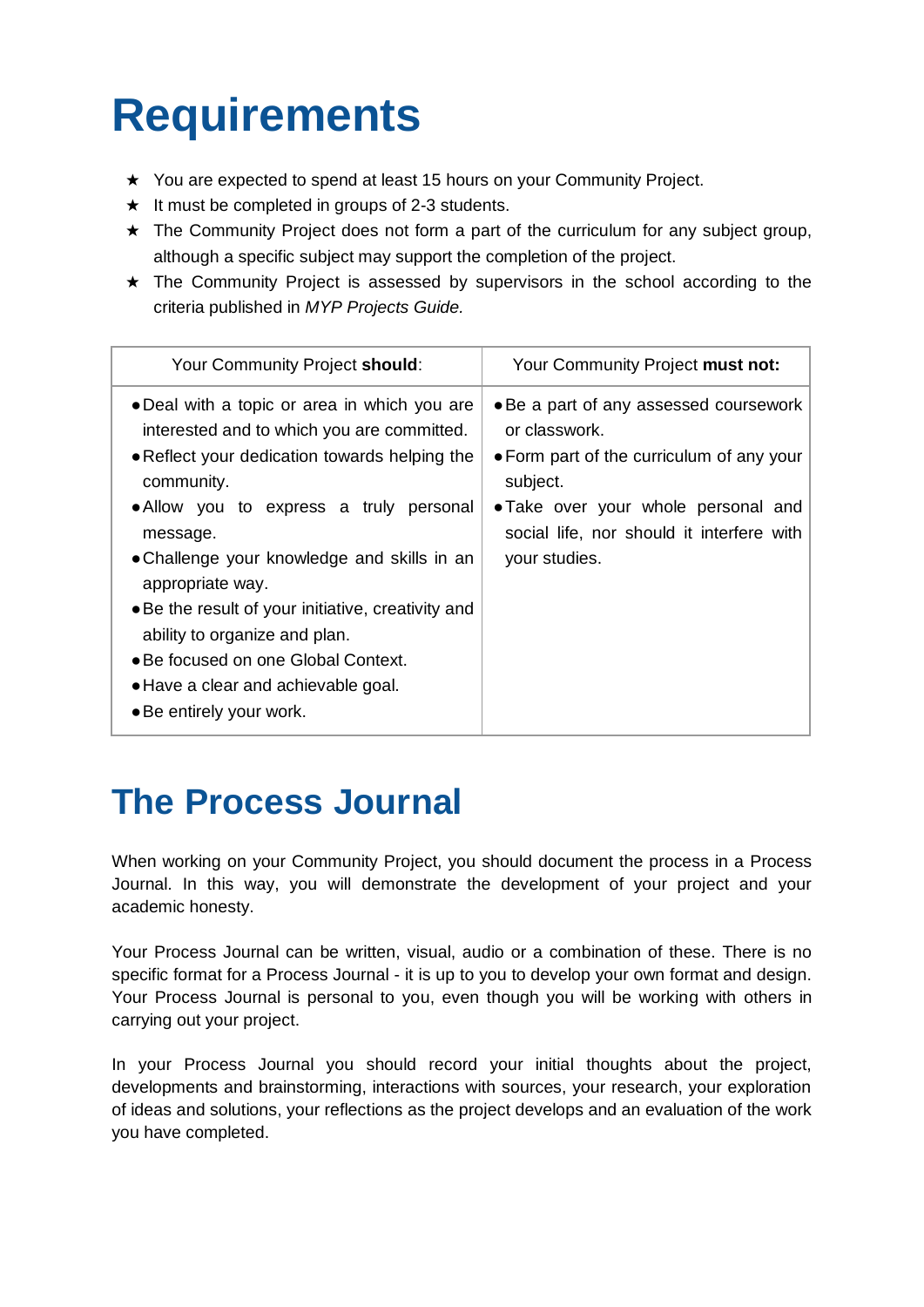### **Service learning in Community Project**

You will need to identify one of the four types of service to focus on in your project. They are:

- ❖ **Direct service:** interaction that involves people, the environment or animals. *Example: one-to-one tutoring, helping at a charity that takes care of abandoned animals*
- ❖ **Indirect service**: even if you do not see the recipients during indirect service, you can prove that your actions will benefit the community or environment. *Example: writing original picture books to teach a language, planting flowers and plants to develop a community garden*
- ❖ **Advocacy**: speaking or writing on behalf of a cause or concern to promote action on an issue of public interest

*Example: leading an awareness campaign on hunger in the community, creating a video on sustainable water solutions.*

❖ **Research**: collecting information through varied sources, analysing data and reporting on a topic of importance to influence policy or practice *Example: conducting environmental surveys to influence the school, compiling a report about effective ways to reduce traffic.*

Your project should be carried out in four steps, each of which will be assessed through your presentation at the end of the project.

The four steps are as follows:

## **Step 1. Investigating**

### **Defining your goal, the need and your community**

- to raise awareness
- to participate actively
- to research
- to inform others
- to create/innovate
- to change behaviours
- to advocate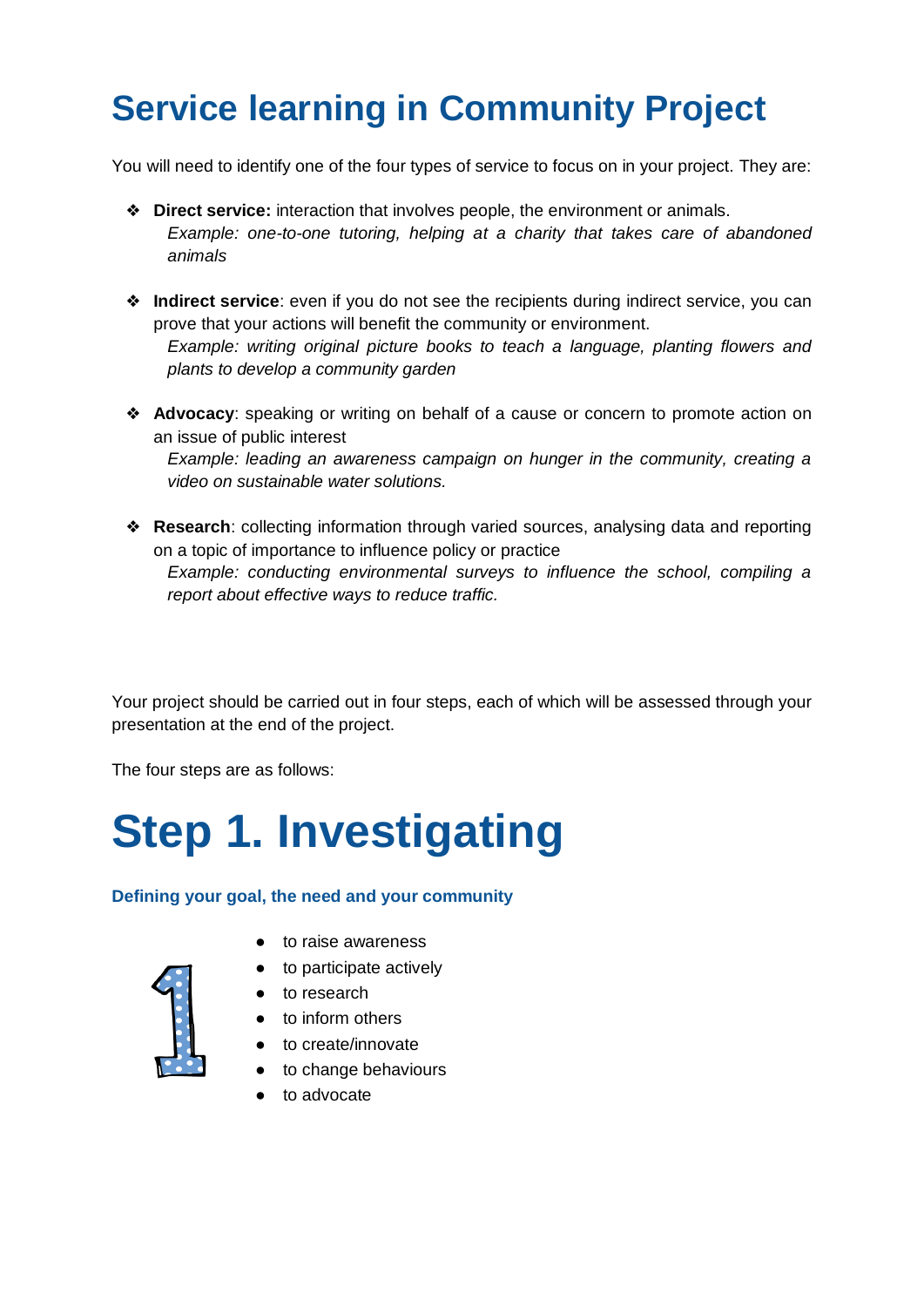Key vocabulary:

- → **Need** is a condition or situation in which something is required or wanted or a lack of something desirable or useful.
- ➔ **Community** is a small or large social group of people who have the same needs, interests or those living in one area, sharing particular beliefs/values, etc. It can be local, national or global.



### **Identifying prior learning and subject-specific knowledge relevant to the project**

| What we know | What we need to learn | What we need to do |
|--------------|-----------------------|--------------------|
|              |                       |                    |
|              |                       |                    |
|              |                       |                    |



### **Identifying ONE Global Context for your project (see 'Global contexts in community projects'):**

- Personal and cultural expression
- Identities and relationships
- Orientation in space and time
- Fairness and development
- Scientific and technical innovation
- Globalization and sustainability

Consider the following questions as you choose a Global Context:

- → What do we want to achieve through our Community Project?
- → What do we want others to understand through our project?
- ➔ What impact do we want our project to have?
- → How can a specific context give greater purpose to our project?



### **Conducting initial research and meeting your supervisor**

- Choose reliable sources and gather information, document them
- Remember to record the information and developments in a Process Journal.
- Meet your supervisor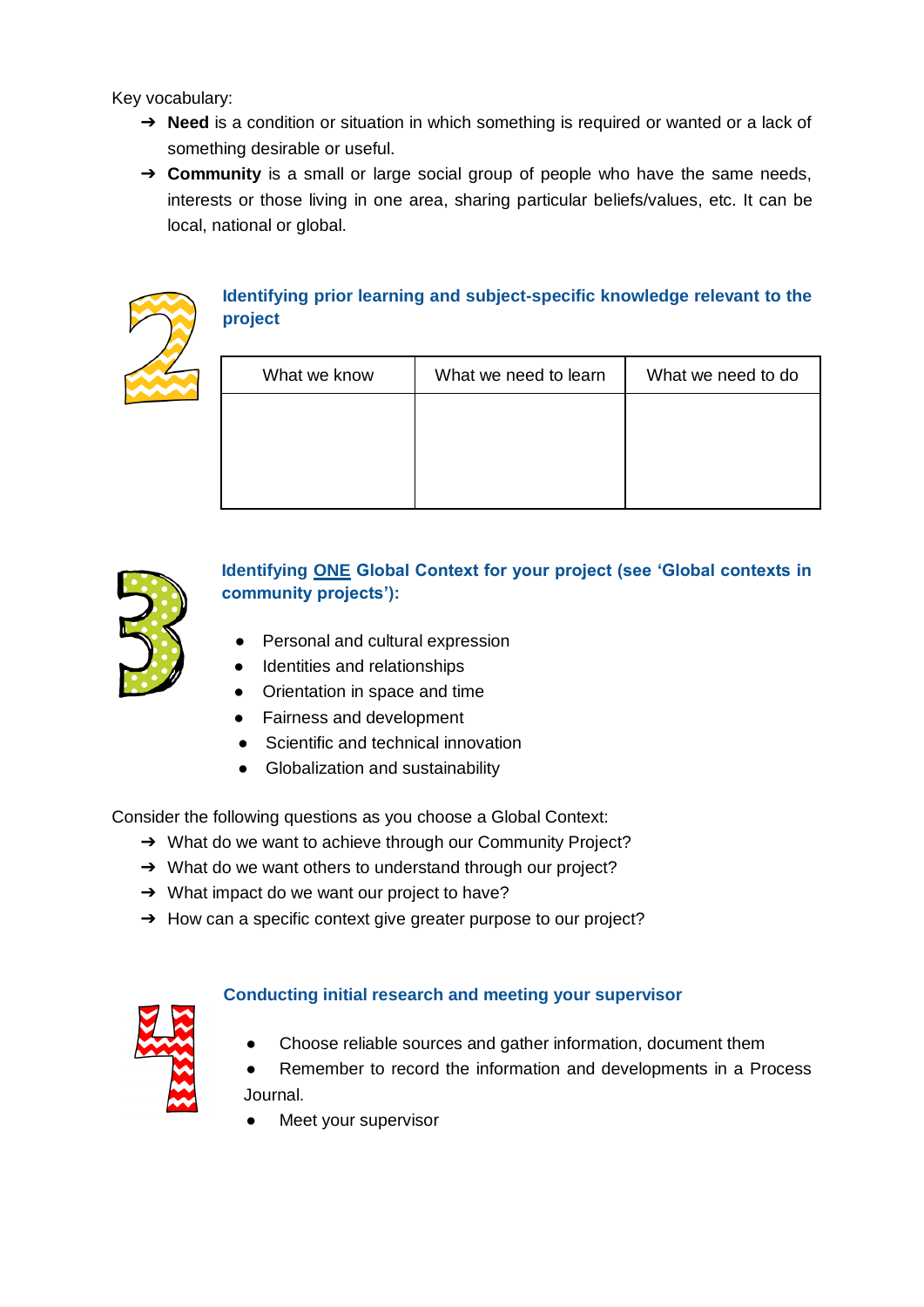## **Global contexts in community projects**

The following table may give you some ideas for community projects and how they link to one of the **six** global contexts:

| <b>Global Context</b>                                                                                                                                                                                                                                                                                                                                                                                                      | <b>Examples of community projects</b>                                                                                                                                                                                                                                                                                                                                                                                                                                                                                                |
|----------------------------------------------------------------------------------------------------------------------------------------------------------------------------------------------------------------------------------------------------------------------------------------------------------------------------------------------------------------------------------------------------------------------------|--------------------------------------------------------------------------------------------------------------------------------------------------------------------------------------------------------------------------------------------------------------------------------------------------------------------------------------------------------------------------------------------------------------------------------------------------------------------------------------------------------------------------------------|
| Identities and relationships<br>(psychology, sociology, theology, cultural<br>anthropology)<br><b>Explore:</b> identities; beliefs and values;<br>personal, physical, mental, social and<br>spiritual health; relationships including<br>families, friends, communities and<br>cultures; what it means to be human.                                                                                                        | Conduct an awareness campaign about digital<br>$\bullet$<br>citizenship and cyber-bullying<br>Keeping culinary traditions (a video following<br>$\bullet$<br>family recipes with historical relevance)<br>Reading support (English or mother tongue) for<br>$\bullet$<br>primary school students<br>Record an audiobook to help blind people enjoy<br>$\bullet$<br>reading<br>Research the health effects of eating fast food<br>$\bullet$<br>and developing a campaign to promote healthy<br>lifestyles                             |
| Orientation in space and time<br>(history, cultural anthropology,<br>archaeology)<br>Explore: personal histories; historical<br>events/turning points; discoveries;<br>explorations and migrations of humans;<br>interactions of people with civilizations<br>from local, regional and global<br>perspectives                                                                                                              | Investigate facilities for young people in the local<br>community and suggest possible improvements<br>(write an article or letter)<br>Make a plan for improving wheelchair<br>$\bullet$<br>accessibility in your local area<br>Plan a walking tour of your city to visit important<br>$\bullet$<br>sites and historic places<br>Research the impact of an important scientific<br>$\bullet$<br>discovery (research essay, presentation or<br>poster)<br>Refugee crisis (awareness campaign, fundraising<br>$\bullet$<br>activities) |
| Personal and cultural expression<br>(art, dance, music, graphic design, interior<br>decoration, architecture, fashion design,<br>tattoo artistry, cosmetology)<br>Explore: the ways in which we discover<br>and express ideas, feelings, nature,<br>culture, beliefs and values; the ways in<br>which we reflect on, extend and enjoy our<br>creativity; our appreciation of 'beauty'                                      | Improve the environment in a local orphanage by<br>$\bullet$<br>working with the children to create artwork for the<br>walls<br>Perform a play to raise awareness of bullying<br>$\bullet$<br>Organise and participate in a concert or dance<br>performance in the community<br>Organise a charity fashion show<br>Design and decorate an area of the pre-school<br>playground                                                                                                                                                       |
| Scientific and technical innovation<br>(engineering, aviation, construction,<br>genetics, environmental conservation,<br>physical anthropology, physics, biology,<br>astronomy)<br>Explore: the natural world and its laws; the<br>interaction between people and the<br>natural world; impact of science and<br>technology on communities and<br>environments; impact of environments on<br>humans; human adaptations and | Campaign in school or the local community to<br>$\bullet$<br>reduce paper waste and promote recycling<br>Research a current scientific issue to present to<br>students<br>Invent and design a prototype of an object or<br>$\bullet$<br>gadget that could help people in your community<br>Organise a 'Carbon Footprint Fair' to educate<br>$\bullet$<br>primary students about how they can reduce<br>their carbon footprint and help the environment                                                                               |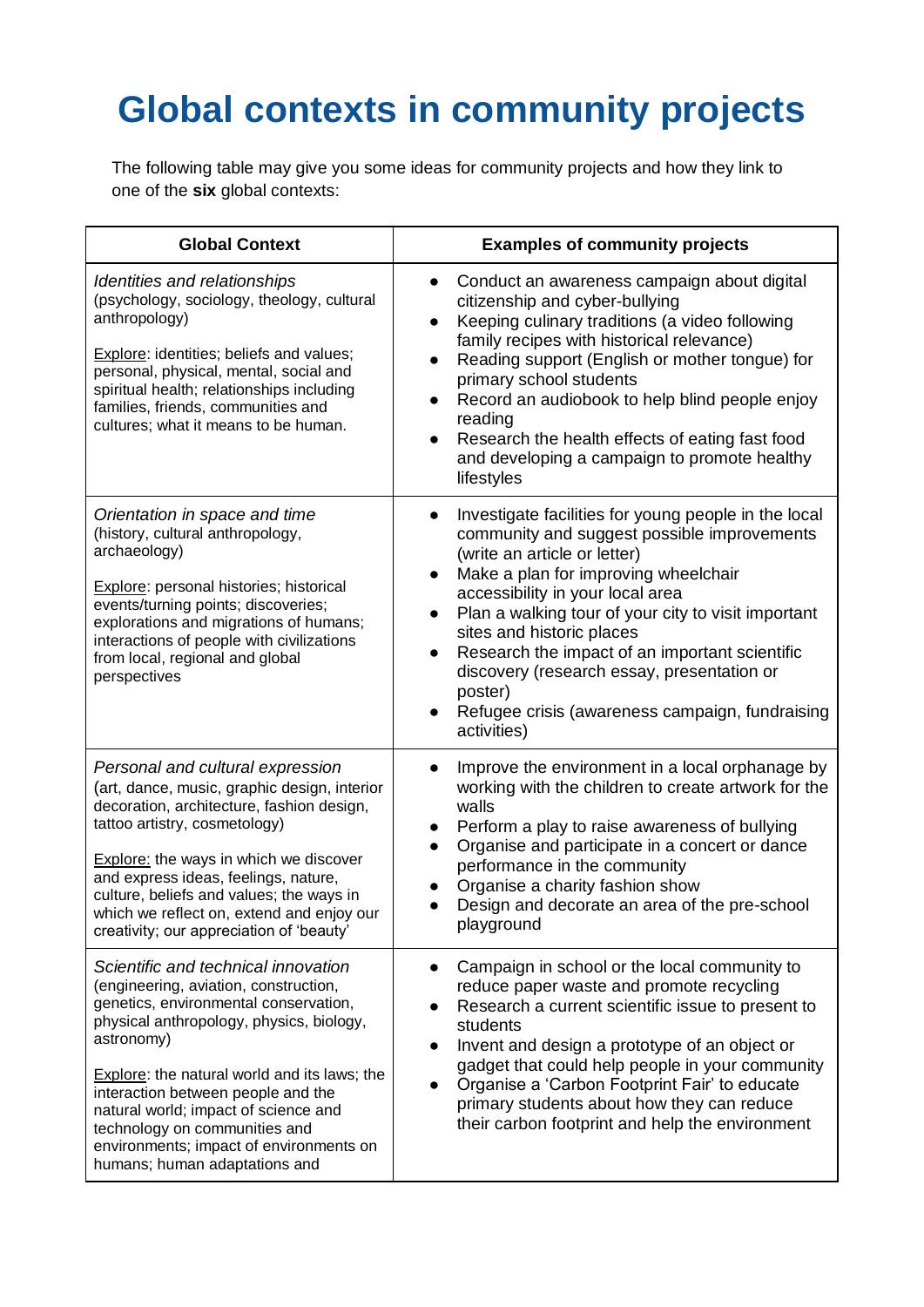| innovation; how humans use their<br>understanding of the natural world                                                                                                                                                                                                                                                                                               |                                                                                                                                                                                                                                                                                                                                                                                                                                |
|----------------------------------------------------------------------------------------------------------------------------------------------------------------------------------------------------------------------------------------------------------------------------------------------------------------------------------------------------------------------|--------------------------------------------------------------------------------------------------------------------------------------------------------------------------------------------------------------------------------------------------------------------------------------------------------------------------------------------------------------------------------------------------------------------------------|
| Globalisation and sustainability<br>(politics, environmental conservation,<br>economics, foreign relations)<br>Explore: interconnectedness of human-<br>made systems and communities;<br>relationship between local and global<br>economies; opportunities and tension<br>created by globalization; impact of<br>globalization on the environment and<br>communities | Campaign to raise awareness and reduce the<br>use of plastic bags<br>Organise a school event to celebrate cultural<br>diversity in the community<br>Create a school or community garden<br>$\bullet$<br>Conduct an environmental audit of the school<br>and propose suggestions for improvements<br>Investigate the levels of pollution in Bishkek and<br>$\bullet$<br>prepare a report with proposals for change              |
| Fairness and development<br>(counselling, law, politics, economics,<br>education, environmental science)<br><b>Explore:</b> rights and responsibilities;<br>sharing finite resources; access to<br>opportunities; privilege; peace and conflict<br>resolution                                                                                                        | Volunteer to help at an orphanage (read to<br>children, organise games and activities)<br>Create an awareness campaign about a cause<br>you are passionate about<br>Organise a fundraising event to raise money for<br>$\bullet$<br>a local charity or organisation<br>Join a local organisation to protect animal<br>welfare<br>Organise a collection of books/food/clothes etc.<br>to donate to a local orphanage or charity |

## **Step 2. Planning**

#### **Finalise your Proposal for Action (see the next page) and complete the work plan below.**

When you have a clear idea of what you want to do for your project, you will need to propose an action plan. What specific tasks or activities can you do to develop your project? Proposals should be achievable based on the time and resources available. Do not create a proposal that takes too much time, costs too much money to implement or is too difficult to follow. On the other hand, you should not choose a project that is too easy and will not challenge you. Please note, fundraising alone is not a sufficient Community Project; you must clearly demonstrate how you used the money raised to provide a service for the community in question.

### **Continue your research**

Now it's to begin your specific research. You need to have 5 or more sources to make your project credible. Remember to look for reliable online sources (Wikipedia does not count as a reliable source). As you work on your research, make sure to keep track of all your sources. Add them to your Process Journal and document the information that you feel will help you plan your project.

*Example sources include*: newspaper articles, journals, video/audio recordings, images, websites, surveys, published media interviews.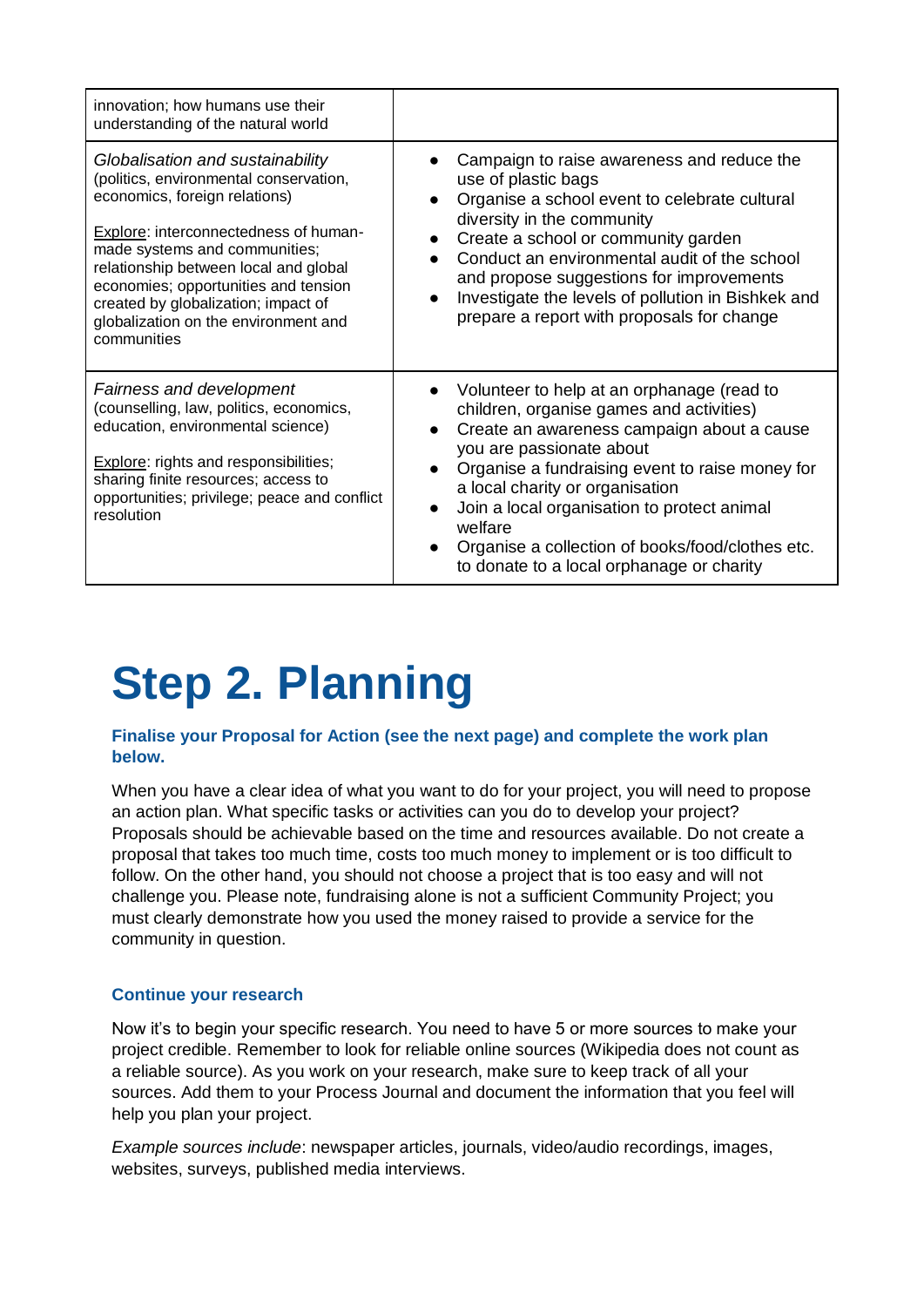### **Project Work Plan<sup>1</sup>**

| What needs to be done? | Who will do this part? | By when? | Done<br>$(\checkmark)$ |
|------------------------|------------------------|----------|------------------------|
|                        |                        |          |                        |
|                        |                        |          |                        |
|                        |                        |          |                        |
|                        |                        |          |                        |
|                        |                        |          |                        |
|                        |                        |          |                        |
|                        |                        |          |                        |
|                        |                        |          |                        |
|                        |                        |          |                        |
|                        |                        |          |                        |
|                        |                        |          |                        |
|                        |                        |          |                        |
|                        |                        |          |                        |
|                        |                        |          |                        |
|                        |                        |          |                        |
|                        |                        |          |                        |

 $1$  A separate editable document will be shared.

-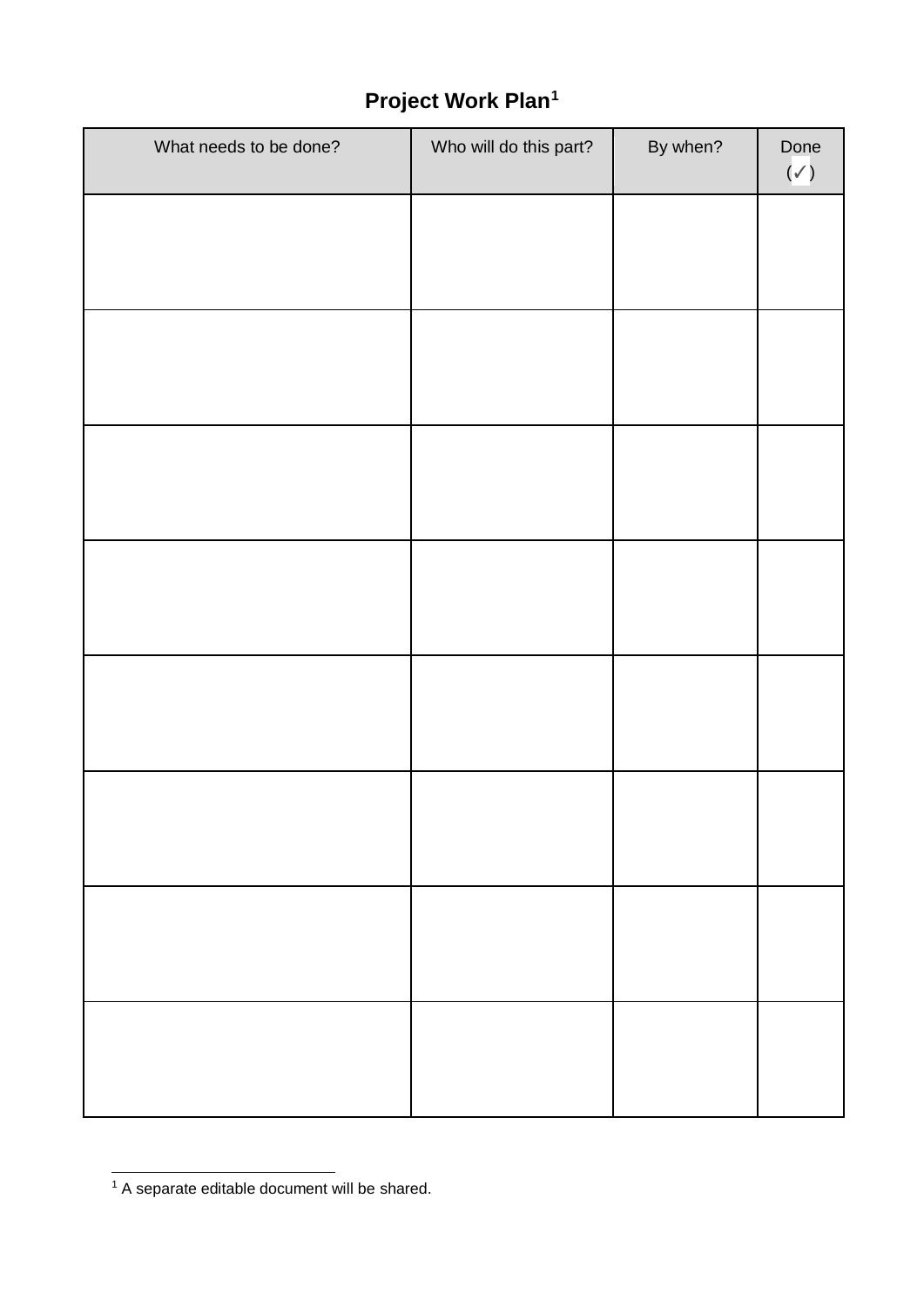### Proposal for Action<sup>2</sup>

| <b>Team members:</b> | Supervisor: |
|----------------------|-------------|
|                      |             |
|                      |             |
|                      |             |
|                      |             |
|                      |             |

**Type of Service**: \_\_\_\_\_\_\_\_\_\_\_\_\_\_\_\_\_\_\_\_\_\_\_\_\_\_\_\_\_\_\_\_\_\_\_\_\_\_\_\_\_\_\_\_\_\_\_\_\_\_\_\_\_\_\_\_\_\_\_

| Goal<br>(underline the defined goal)                                                                                                                                   | <b>Need</b><br>(identify the need in the<br>community)                                                                                                                                                                                                                                | <b>Community</b><br>(identify the community) |
|------------------------------------------------------------------------------------------------------------------------------------------------------------------------|---------------------------------------------------------------------------------------------------------------------------------------------------------------------------------------------------------------------------------------------------------------------------------------|----------------------------------------------|
| - to raise awareness<br>- to participate actively<br>- to research<br>- to inform others<br>- to create/innovate<br>- to change behaviors<br>- to advocate<br>- other: |                                                                                                                                                                                                                                                                                       |                                              |
| <b>Goal Statement</b><br>(explain how the goal will be<br>achieved)                                                                                                    |                                                                                                                                                                                                                                                                                       |                                              |
| <b>Global Context</b><br>(underline the one Global<br>Context your action is linked<br>to)                                                                             | Identities and relationships<br>$\overline{\phantom{a}}$<br>Fairness and development<br>$\qquad \qquad -$<br>Orientation in space and time<br>$\overline{\phantom{a}}$<br>Scientific and technical innovation<br>Personal and cultural expression<br>Globalization and sustainability |                                              |
|                                                                                                                                                                        |                                                                                                                                                                                                                                                                                       |                                              |

- $2$  A separate editable document will be shared.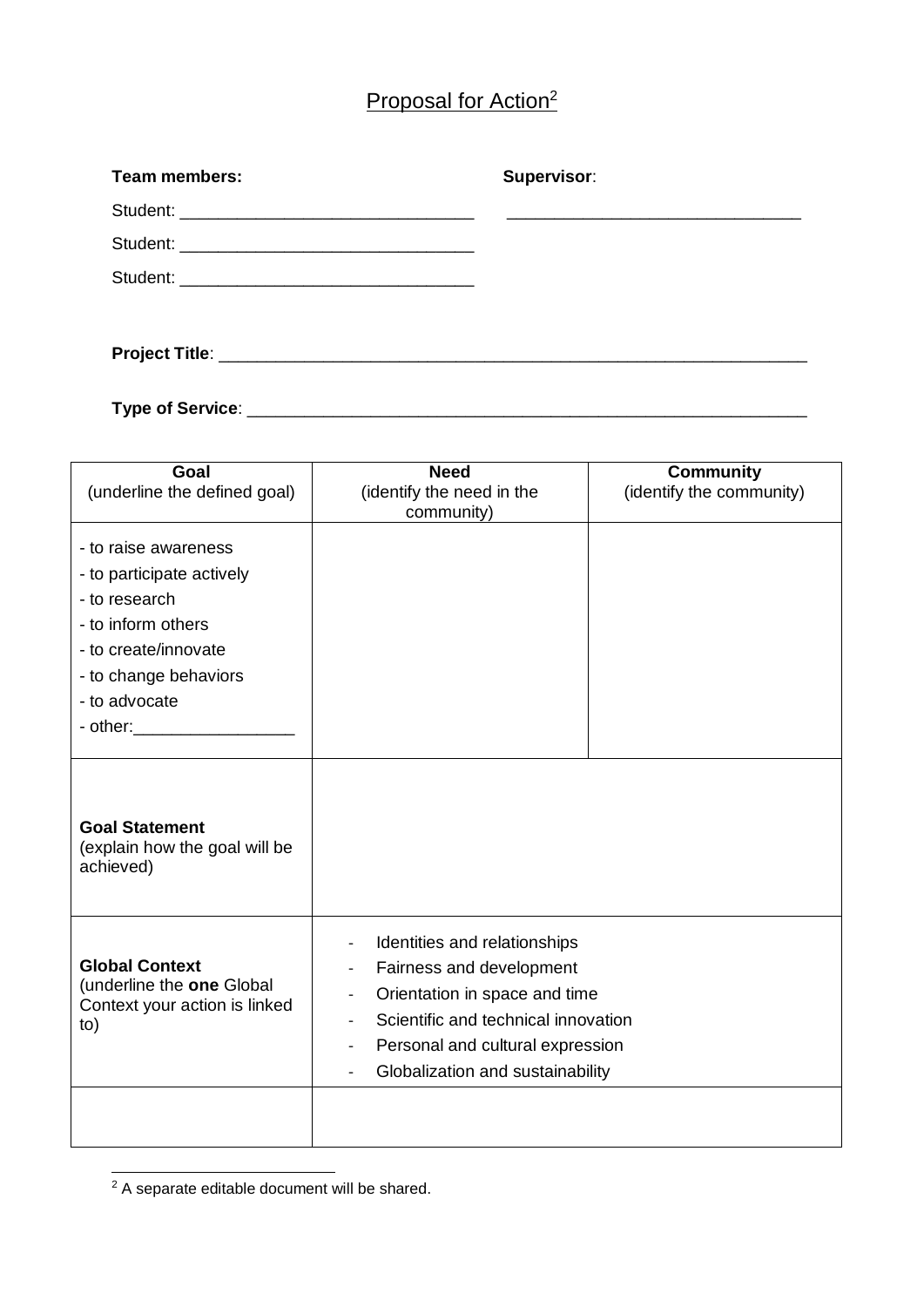| <b>Explain how the Global</b><br><b>Context connects to your</b><br>project's goal                                |  |
|-------------------------------------------------------------------------------------------------------------------|--|
| <b>Prior knowledge</b><br>(list any prior knowledge you<br>have that will help you in<br>completing this project) |  |

### **Team Agreements**

| <b>Managing Conflict</b><br>How will you manage disagreements<br>that may arise in the group? |  |
|-----------------------------------------------------------------------------------------------|--|
| <b>Absences</b><br>How will you deal with a group member's<br>absence during the project?     |  |
| <b>IB Learner Profile</b><br>What are the group's<br>strengths/challenges?                    |  |

### **Documents required:**

- 1. Proposal for Action (to be submitted by each student)
- 2. Process Journal (to be submitted by each student)
- 3. Academic Honesty Form (to be submitted by each student)
- 4. Bibliography/Sources (to be submitted by the group)
- 5. Final Presentation (to be submitted by the group)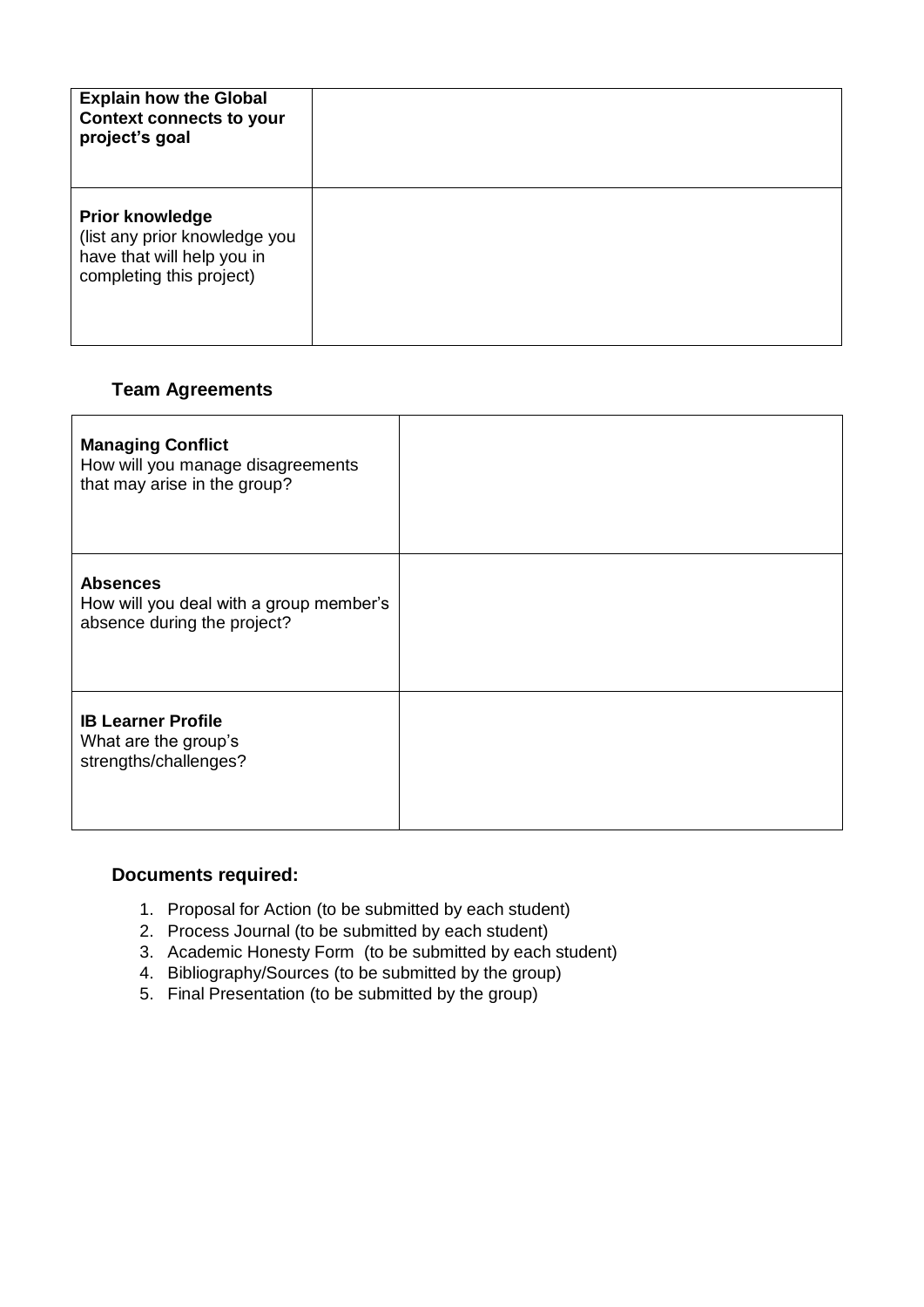# **Step 3. Taking Action**



### **Carry out the action**

Once you have finished your plan, it is time to put it into action!

#### **Record information and developments in your Process Journal**

This can include brainstorming, reflections, images, video, audio, notes, sketches, etc.

Remember to record the process and reflect on the impact of your project. You should have **at least 15** Process Journal entries.

Use these questions to help you with your Process Journal entries:

- $\rightarrow$  What did you do? How did you do it?
- ➔ What were your results? Did you have to make any changes along the way?
- → Did you interact with anyone in your community? Describe your interactions.
- → If you had the chance to do your project again, what would you change and why?

## **Step 4. Reflecting**



### **Evaluate the quality of service as action against the Proposal for Action. Reflect on what you have learnt.**

The last entry in your Process Journal should be a final reflection of the overall project. Think of what have you learn from the project as a whole.



### **Select extracts from the Process Journal to submit for assessment.**

You will need to choose **15** entries from your Process Journal to submit. They will serve as evidence of the process. **They should demonstrate your ability to address each of the 4 assessment criteria - investigating, planning, taking action and reflecting.**



#### **Complete the Academic Honesty form**

Make sure to have a signature from your supervisor on the Academic Honesty form for each of the three supervisor meetings. Read and sign the form to confirm that your project is original and all sources have been cited.

#### **Prepare for the oral presentation**



At the end of the Community Project, you will need to give a presentation about what you did to your classmates and parents. This will be assessed by the supervisor and project coordinator using the 4 criteria. Each group should present for 10-14 minutes. Each member of the group must speak during the presentation. At the time of the presentation, you should submit to your supervisor:

- → A completed Academic Honesty form for each student in the group
- $\rightarrow$  The Proposal for Action
- ➔ Process Journal extracts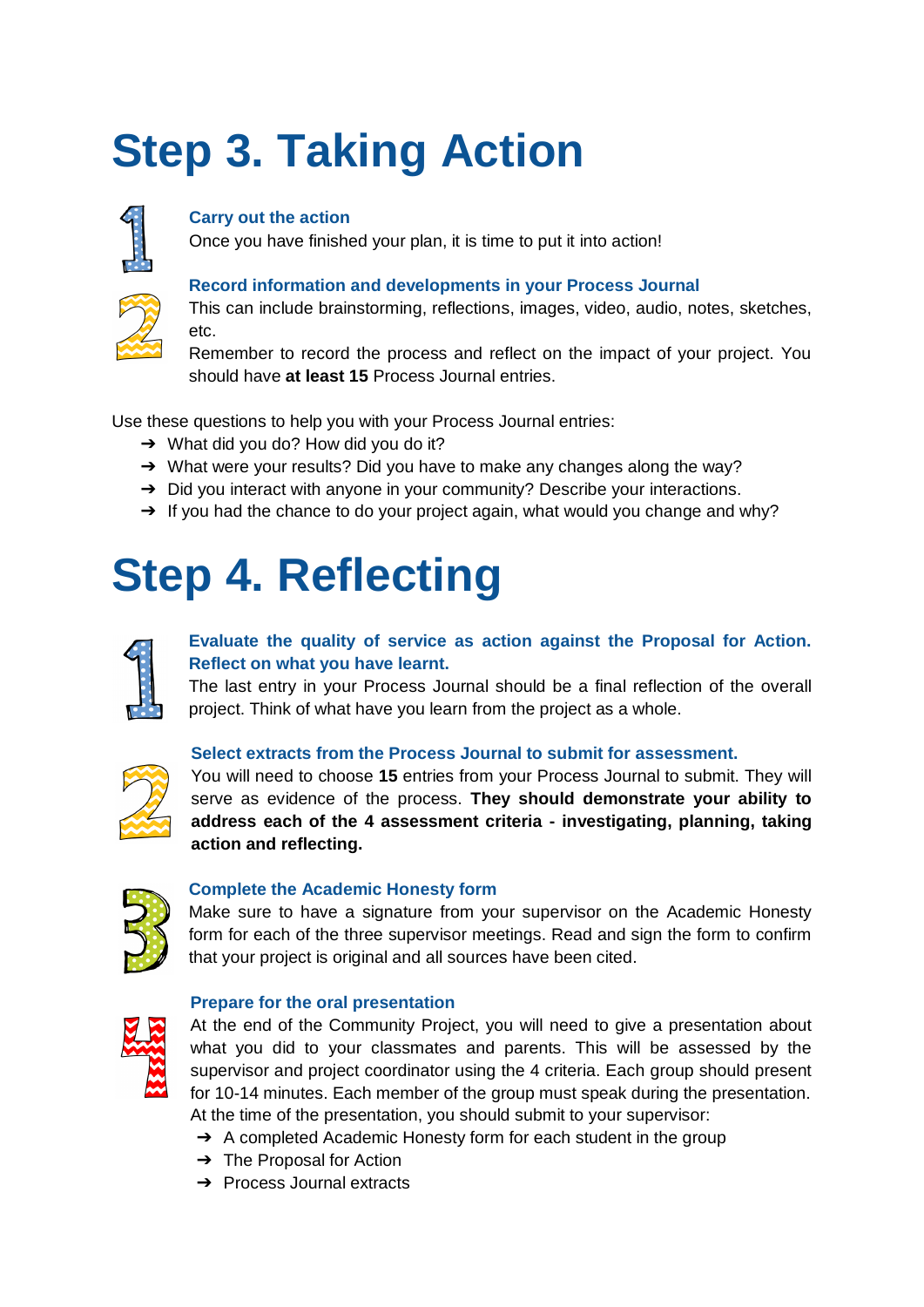### Academic Honesty Form<sup>3</sup>

| <b>Team members:</b> | Supervisor: |
|----------------------|-------------|
|                      |             |
|                      |             |
|                      |             |

### **Project Title**: \_\_\_\_\_\_\_\_\_\_\_\_\_\_\_\_\_\_\_\_\_\_\_\_\_\_\_\_\_\_\_\_\_\_\_\_\_\_\_\_\_\_\_\_\_\_\_\_\_\_\_\_\_\_\_\_\_\_\_\_\_\_

|                              | <b>Points discussed</b> | <b>Signatures</b> |
|------------------------------|-------------------------|-------------------|
| <b>Meeting 1</b><br>Date:    |                         | Supervisor:       |
|                              |                         | Student:          |
|                              |                         |                   |
|                              |                         |                   |
| <b>Meeting 2</b><br>Date:    |                         | Supervisor:       |
|                              |                         | Student:          |
|                              |                         |                   |
|                              |                         |                   |
| <b>Meeting 3</b><br>Date:    |                         | Supervisor:       |
|                              |                         | Student:          |
|                              |                         |                   |
|                              |                         |                   |
| <b>Supervisor's Comment:</b> |                         |                   |
|                              |                         |                   |
|                              |                         |                   |

 $3$  A separate editable document will be shared.

-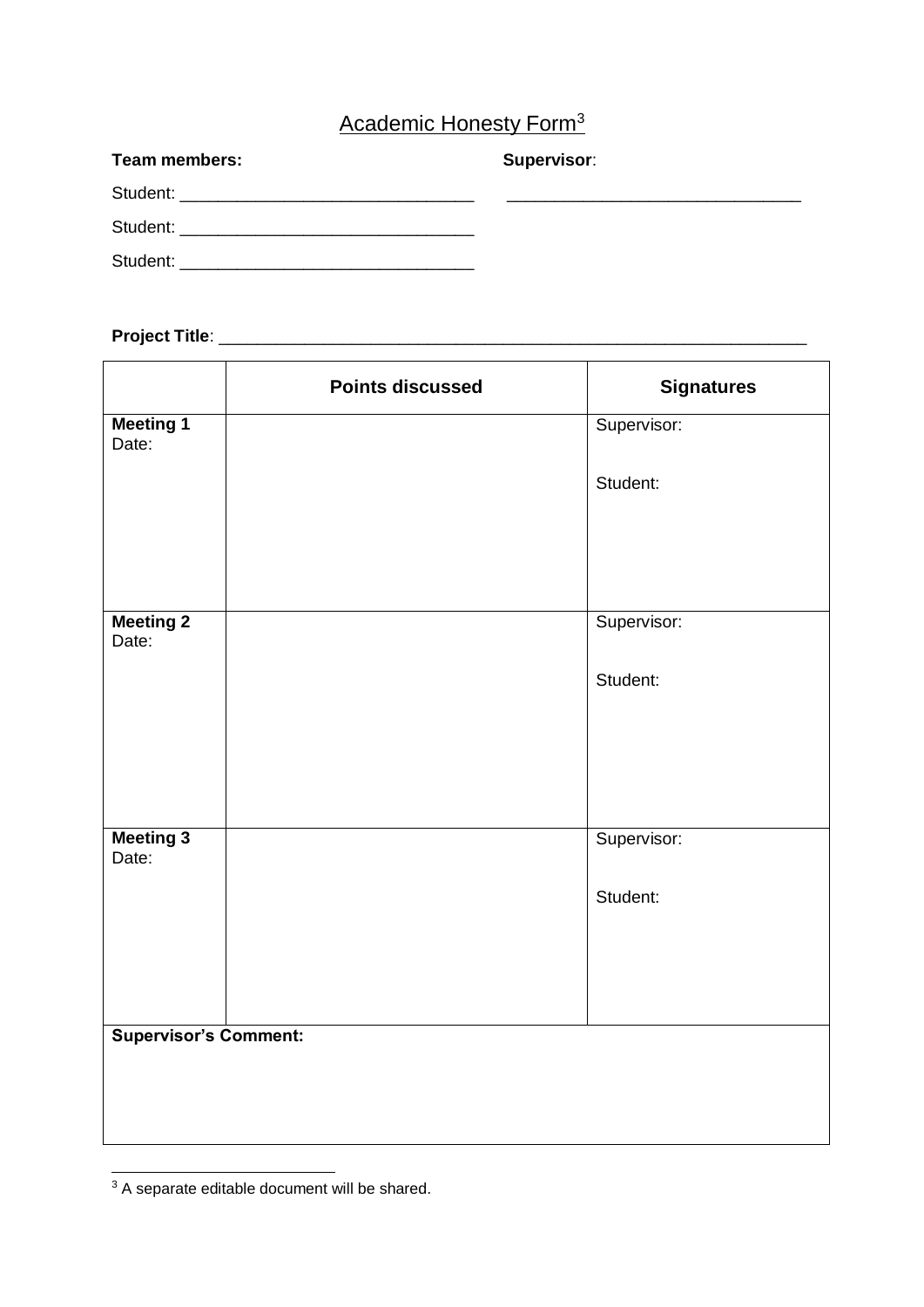#### **Student declaration**

I confirm that this work is my own and this is the final version. I have acknowledged, in the body of my work, each use of the words, work or ideas of another person, whether written, oral or visual (hard copy/or electronic materials).

#### **Supervisor declaration**

I confirm that, to the best of my knowledge, the materials submitted are the authentic work of the student.

Student: \_\_\_\_\_\_\_\_\_\_\_\_\_\_\_\_\_\_\_\_\_\_\_\_\_\_\_\_\_\_\_ Date:\_\_\_\_\_\_\_\_\_\_\_\_\_\_\_\_\_\_\_\_\_\_\_

Supervisor: \_\_\_\_\_\_\_\_\_\_\_\_\_\_\_\_\_\_\_\_\_\_\_\_\_\_\_\_\_ Date:\_\_\_\_\_\_\_\_\_\_\_\_\_\_\_\_\_\_\_\_\_\_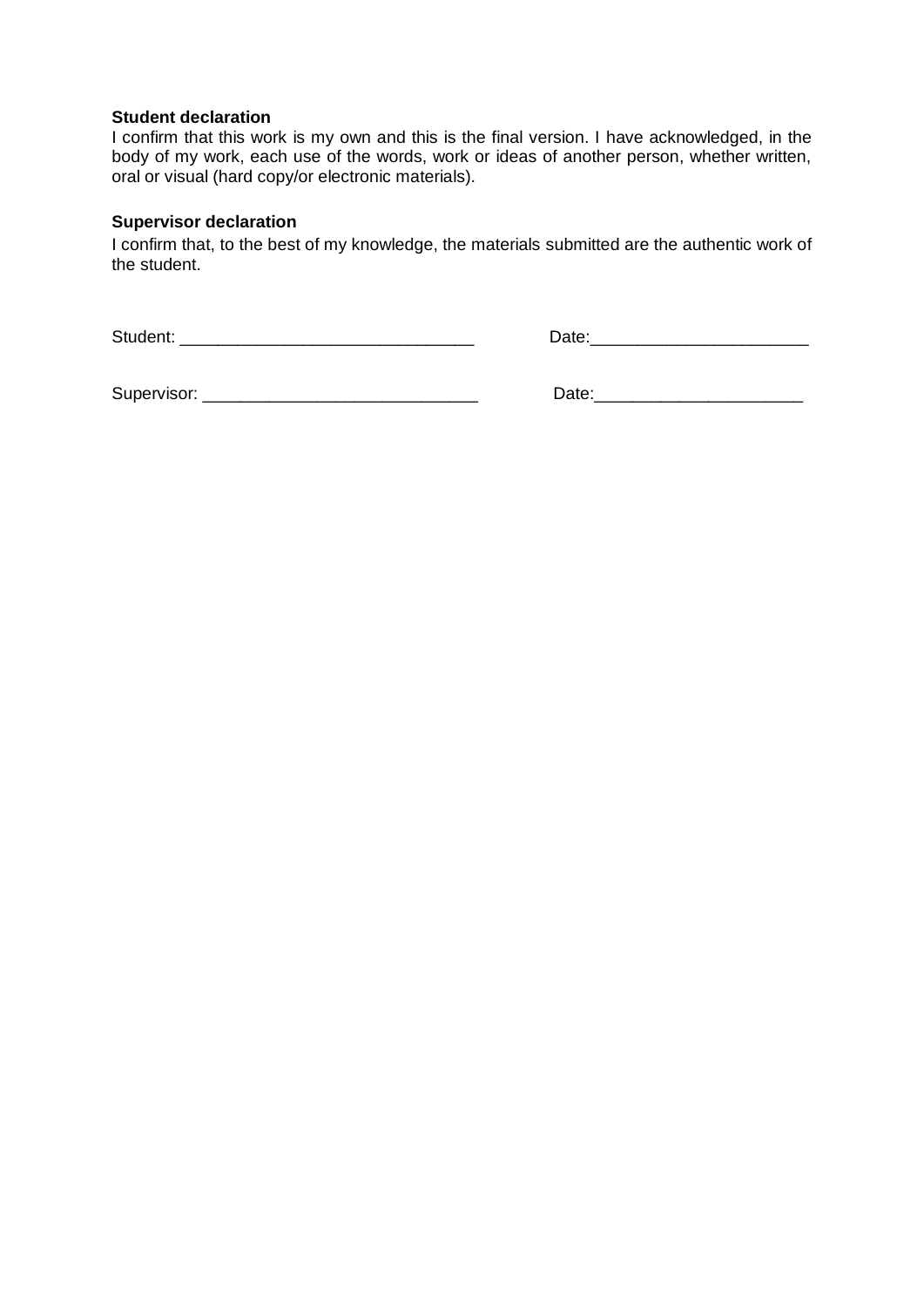### Community Project Assessment Criteria<sup>4</sup>

### **Criterion A: Investigating**

### *Maximum: 8 marks*

In the community project, students should be able to:

 i. define a goal to address a need within a community, based on personal interests ii. identify prior learning and subject-specific knowledge relevant to the project iii. demonstrate research skills.

| Level    | <b>Level descriptor</b>                                                                                                                                                                                                                                                                                                   | What I can do to<br>achieve these levels |  |
|----------|---------------------------------------------------------------------------------------------------------------------------------------------------------------------------------------------------------------------------------------------------------------------------------------------------------------------------|------------------------------------------|--|
| $\bf{0}$ | Students do not achieve a standard described by any of the<br>descriptors below.                                                                                                                                                                                                                                          |                                          |  |
| $1 - 2$  | Students:<br>i. state a goal to address a need within a community, based on<br>personal interests, but this may be limited in depth or<br>accessibility<br>ii. identify prior learning and subject-specific knowledge, but<br>this may be limited in occurrence or relevance<br>iii, demonstrate limited research skills. |                                          |  |
| $3 - 4$  | Students:<br>i. outline an adequate goal to address a need within a<br>community, based on personal interests<br>ii. identify basic prior learning and subject-specific knowledge<br>relevant to some areas of the project<br>iii. demonstrate adequate research skills.                                                  |                                          |  |
| $5-6$    | Students:<br>i. define a clear and challenging goal to address a need within<br>a community, based on personal interests<br>ii. identify prior learning and subject-specific knowledge<br>generally relevant to the project<br>iii. demonstrate substantial research skills.                                              |                                          |  |

<sup>-</sup><sup>4</sup> A separate editable document will be shared.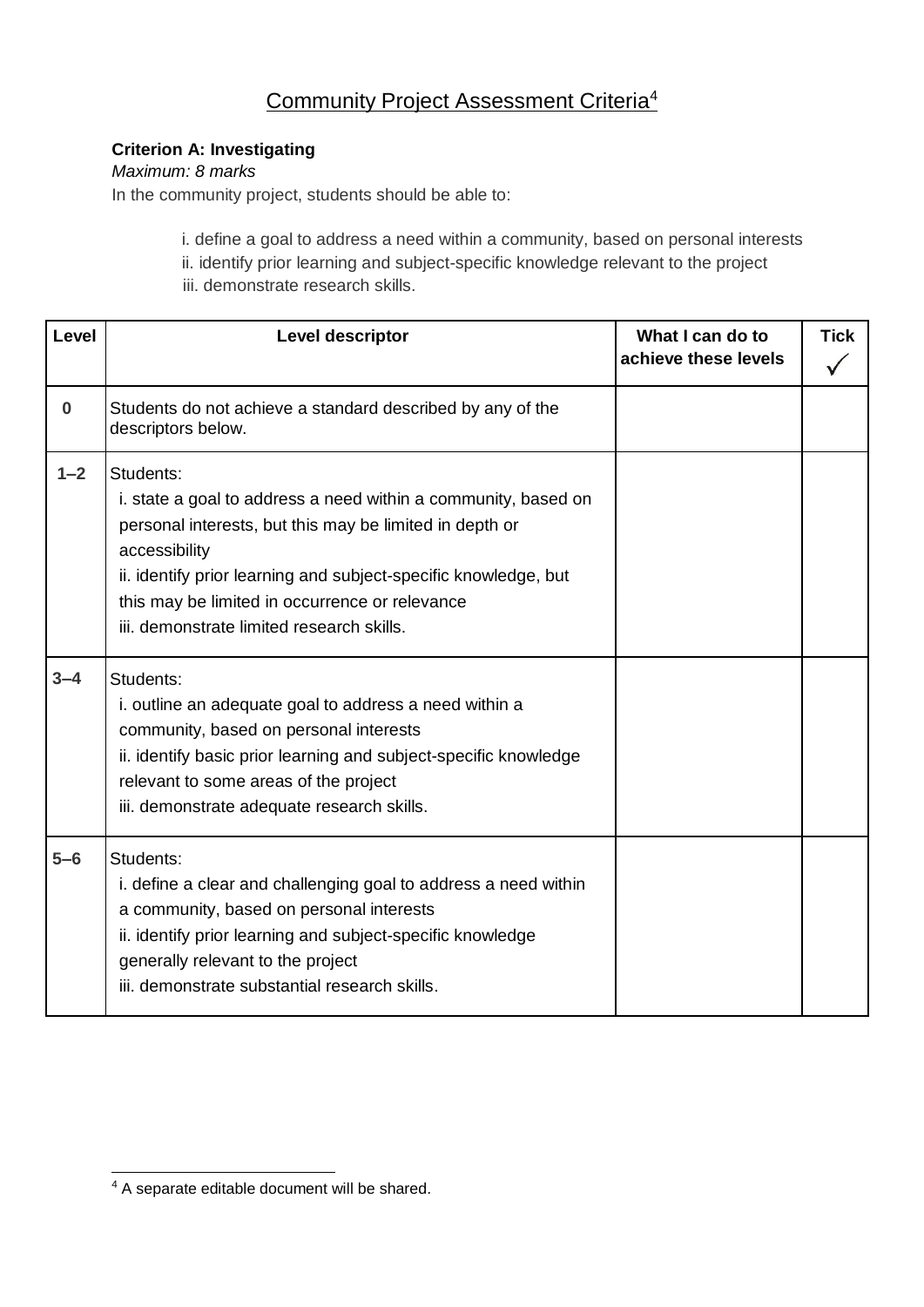| $7 - 8$ | Students:<br>i. define a clear and highly challenging goal to address a need<br>within a community, based on personal interests<br>ii. identify prior learning and subject-specific knowledge that is<br>consistently highly relevant to the project |  |
|---------|------------------------------------------------------------------------------------------------------------------------------------------------------------------------------------------------------------------------------------------------------|--|
|         | iii. demonstrate excellent research skills.                                                                                                                                                                                                          |  |

### **Criterion B: Planning**

*Maximum: 8 marks*

In the community project, students should be able to:

- i. develop a proposal for action to serve the need in the community
- ii. plan and record the development process of the project
- iii. demonstrate self-management skills.

| Level    | <b>Level descriptor</b>                                                                                                                                                                                                                          | What I can do to<br>achieve these levels | <b>Tick</b> |
|----------|--------------------------------------------------------------------------------------------------------------------------------------------------------------------------------------------------------------------------------------------------|------------------------------------------|-------------|
| $\bf{0}$ | Students do not achieve a standard described by any of the<br>descriptors below.                                                                                                                                                                 |                                          |             |
| $1 - 2$  | Students:<br>i. develop a limited proposal for action to serve the need in<br>the community<br>ii. present a limited or partial plan and record of the<br>development process of the project<br>iii. demonstrate limited self-management skills. |                                          |             |
|          | Students:<br>i. develop an adequate proposal for action to serve the<br>need in the community<br>ii. present an adequate plan and record of the development<br>process of the project<br>iii. demonstrate adequate self-management skills.       |                                          |             |
| $5-6$    | Students:<br>i. develop a suitable proposal for action to serve the need in<br>the community<br>ii. present a substantial plan and record of the development                                                                                     |                                          |             |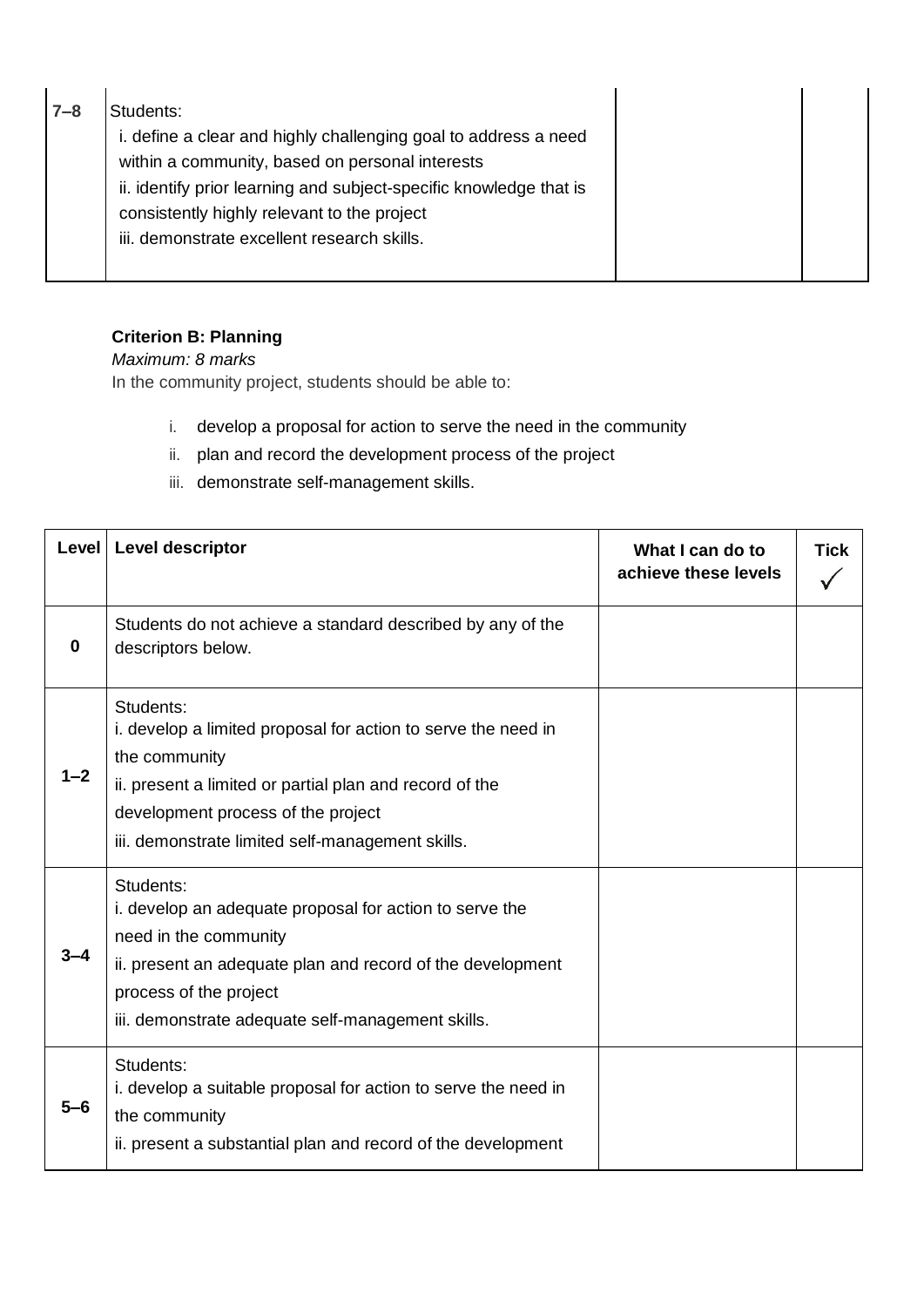|     | process of the project<br>iii. demonstrate substantial self-management skills.                                                                                                                                                                                                     |  |
|-----|------------------------------------------------------------------------------------------------------------------------------------------------------------------------------------------------------------------------------------------------------------------------------------|--|
| 7–8 | Students:<br>i. develop a detailed, appropriate and thoughtful proposal<br>for action to serve the need in the community<br>ii. present a detailed and accurate plan and record of the<br>development process of the project<br>iii. demonstrate excellent self-management skills. |  |

### **Criterion C: Taking action**

*Maximum: 8 marks* In the community project, students should be able to:

- i. demonstrate service as action as a result of the project
- ii. demonstrate thinking skills
- iii. demonstrate communication and social skills.

| Level        | <b>Level descriptor</b>                                                                                                                                                                        | What I can do to<br>achieve these levels | <b>Tick</b> |
|--------------|------------------------------------------------------------------------------------------------------------------------------------------------------------------------------------------------|------------------------------------------|-------------|
| $\mathbf{0}$ | Students do not achieve a standard described by any of<br>the descriptors below.                                                                                                               |                                          |             |
| $1 - 2$      | Students:<br>i. demonstrate limited service as action as a result of the<br>project<br>ii. demonstrate limited thinking skills<br>iii. demonstrate limited communication and social skills.    |                                          |             |
| $3 - 4$      | Students:<br>i. demonstrate adequate service as action as a result of the<br>project<br>ii. demonstrate adequate thinking skills<br>iii. demonstrate adequate communication and social skills. |                                          |             |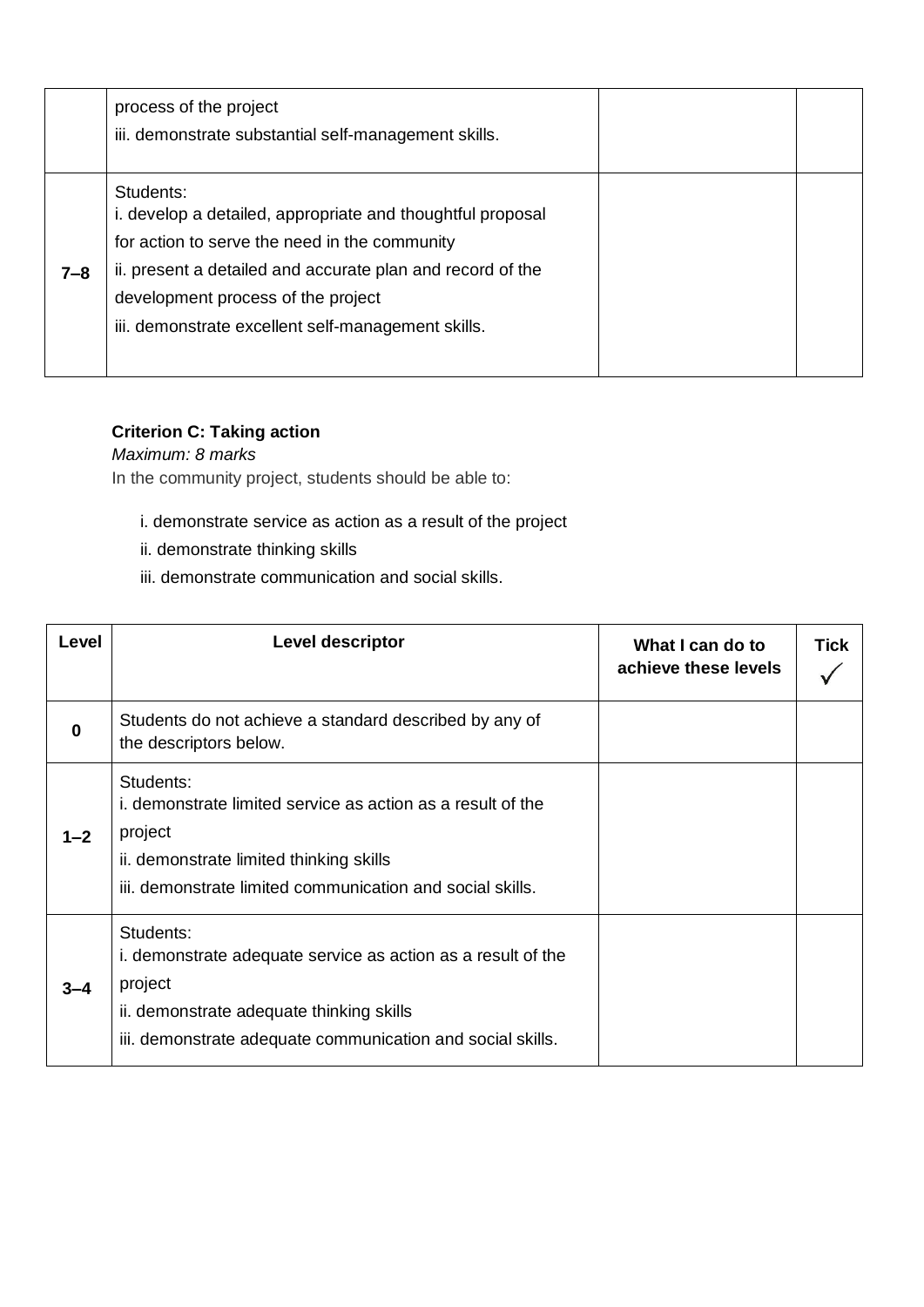| $5 - 6$ | Students:<br>i, demonstrate substantial service as action as a result of<br>the project<br>ii. demonstrate substantial thinking skills<br>iii. demonstrate substantial communication and social<br>skills. |  |
|---------|------------------------------------------------------------------------------------------------------------------------------------------------------------------------------------------------------------|--|
| $7 - 8$ | Students:<br>i, demonstrate excellent service as action as a result of the<br>project<br>ii. demonstrate excellent thinking skills<br>iii. demonstrate excellent communication and social skills.          |  |

### **Criterion D: Reflecting**

### *Maximum: 8 marks*

In the community project, students should be able to:

- i. evaluate the quality of the service as action against the proposal
- ii. reflect on how completing the project has extended their knowledge and understanding of service learning
- iii. reflect on their development of ATL skills.

| Level   | <b>Level descriptor</b>                                                                                                                                                                                                                                                                                                           | What I can do to<br>achieve these levels | <b>Tick</b> |
|---------|-----------------------------------------------------------------------------------------------------------------------------------------------------------------------------------------------------------------------------------------------------------------------------------------------------------------------------------|------------------------------------------|-------------|
| 0       | Students do not achieve a standard described by any of<br>the descriptors below.                                                                                                                                                                                                                                                  |                                          |             |
| $1 - 2$ | Students:<br>i. present a limited evaluation of the quality of the service<br>as action against the proposal<br>ii. present limited reflections on how completing the project<br>has extended their knowledge and understanding of<br>service learning<br>iii. present limited reflections on their development of ATL<br>skills. |                                          |             |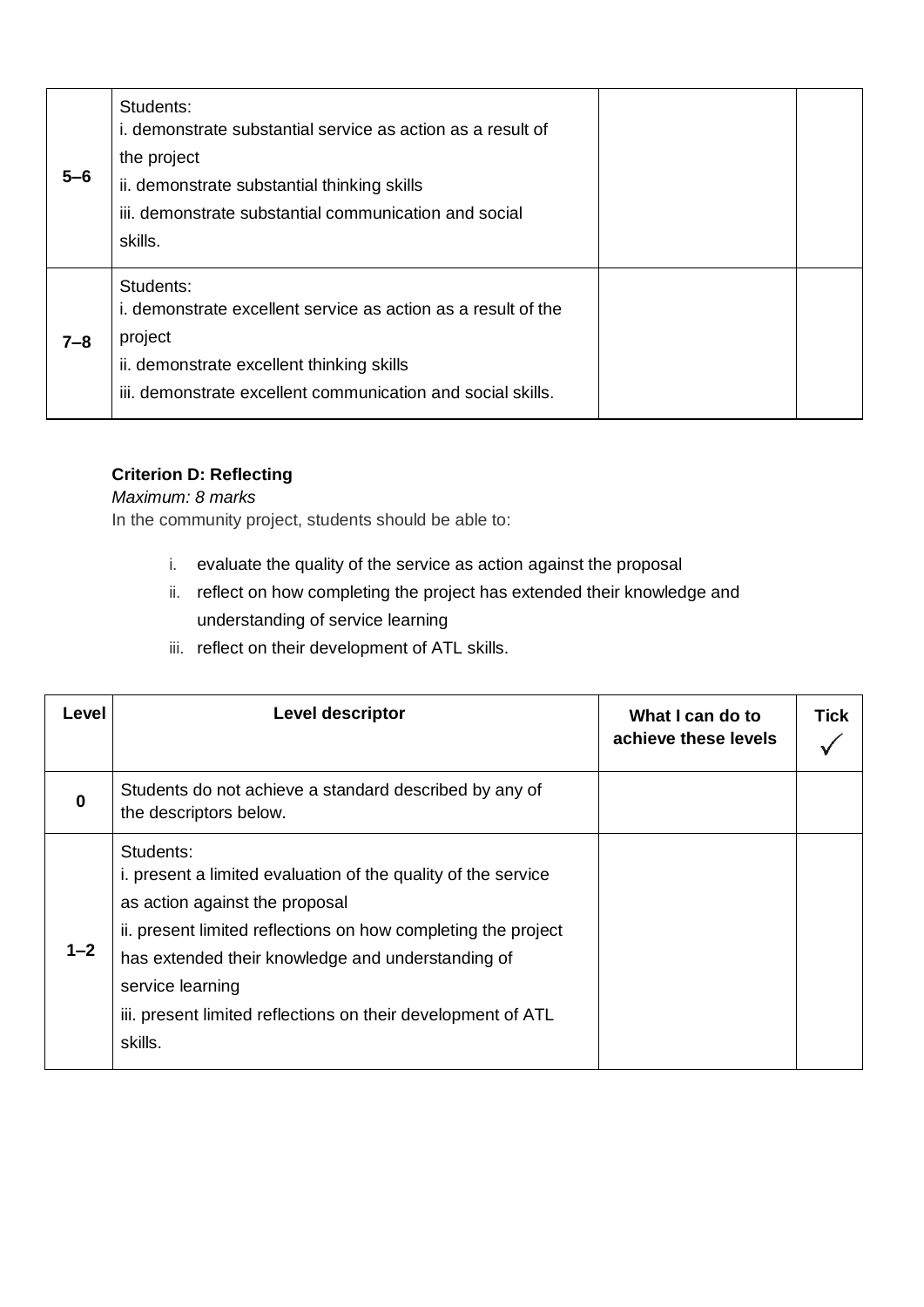| $3 - 4$ | Students:<br>i. present an adequate evaluation of the quality of the<br>service as action against the proposal<br>ii. present adequate reflections on how completing the<br>project has extended their knowledge and understanding<br>of service learning<br>iii. present adequate reflections on their development of<br>ATL skills.                |  |
|---------|------------------------------------------------------------------------------------------------------------------------------------------------------------------------------------------------------------------------------------------------------------------------------------------------------------------------------------------------------|--|
| $5-6$   | Students:<br>i. present a substantial evaluation of the quality of the<br>service as action against the proposal<br>ii. present substantial reflections on how completing the<br>project has extended their knowledge and understanding<br>of service learning<br>iii. present substantial reflections on their development of<br>ATL skills.        |  |
| $7 - 8$ | Students:<br>i. present an excellent evaluation of the quality of the<br>service as action against the proposal<br>ii. present excellent reflections on how completing the<br>project has extended their knowledge and understanding<br>of service learning<br>iii. present detailed and accurate reflections on their<br>development of ATL skills. |  |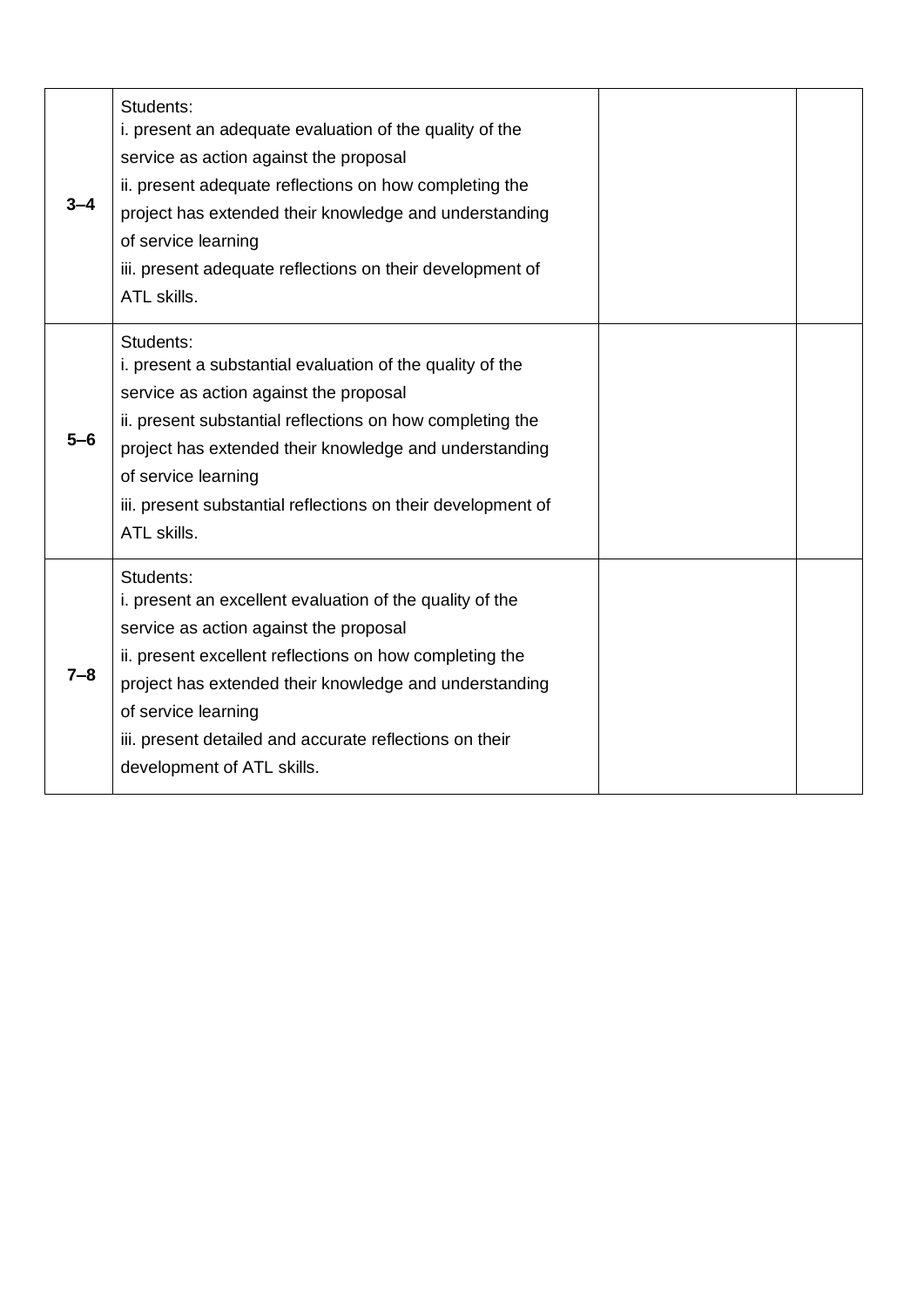### *2018-19 Community Project Timeline*

| <b>Month</b> | <b>Date</b>    | Activity/Deadline                                               | Covering                                                                                                                                                                                                                |
|--------------|----------------|-----------------------------------------------------------------|-------------------------------------------------------------------------------------------------------------------------------------------------------------------------------------------------------------------------|
| September    | 14             | Introduction to the Community Project                           | What is the Community Project, explanation of the stages, how to<br>complete a Process Journal, beginning investigation, sharing of<br>experiences by IGCSE1.                                                           |
| September    | 25             | Information evening for parents                                 | What is the Community Project and what does it involve?                                                                                                                                                                 |
|              | 27             | Ideas for suitable action                                       | Discuss ideas, groups, identify possible supervisors.                                                                                                                                                                   |
|              | 5              | Complete Investigation stage                                    | Identify the community and the need, define the goal, conduct initial<br>research, find a supervisor, keep records of the start of the process.                                                                         |
| October      | 12             | First meeting with a supervisor, complete<br>the Proposal Form. | Develop plan, finalize proposal with supervisor, record the meeting in the<br>Academic Honesty Form.                                                                                                                    |
|              | 29             | Start of the action                                             | Begin the 'taking action' stage of the Project. Keep records of action in the<br>Process Journal.                                                                                                                       |
| November     | $\overline{2}$ | Reflecting                                                      | Purpose of reflection, how to reflect, what a good reflection looks like.                                                                                                                                               |
| December     | 7              | Second meeting with the supervisor                              | Meet to discuss the ongoing action, problems and solutions. Discuss the<br>effectiveness of the action and areas for improvement. Give examples of<br>Process Journal. Record the meeting in the Academic Honesty Form. |
| January      | 18             | End of the action                                               | Complete the taking action stage of the Project. Continue reflecting and<br>maintaining the Process Journal.                                                                                                            |
| January      | 11             | <b>Presentation expectations</b>                                | Presentation expectations, suggestions of information to include, tips on<br>presenting, reminder of documents to submit.                                                                                               |
| February     | 8              | Third meeting with the supervisor                               | Meet to discuss the conclusion of the project, to finish signing all<br>documents and to practice presentation content. Record the meeting in the<br>Academic Honesty Form.                                             |
| February     | 15             | Presentation day                                                | Project groups deliver presentations to audience. Presentations are<br>assessed by supervisor and coordinators.                                                                                                         |